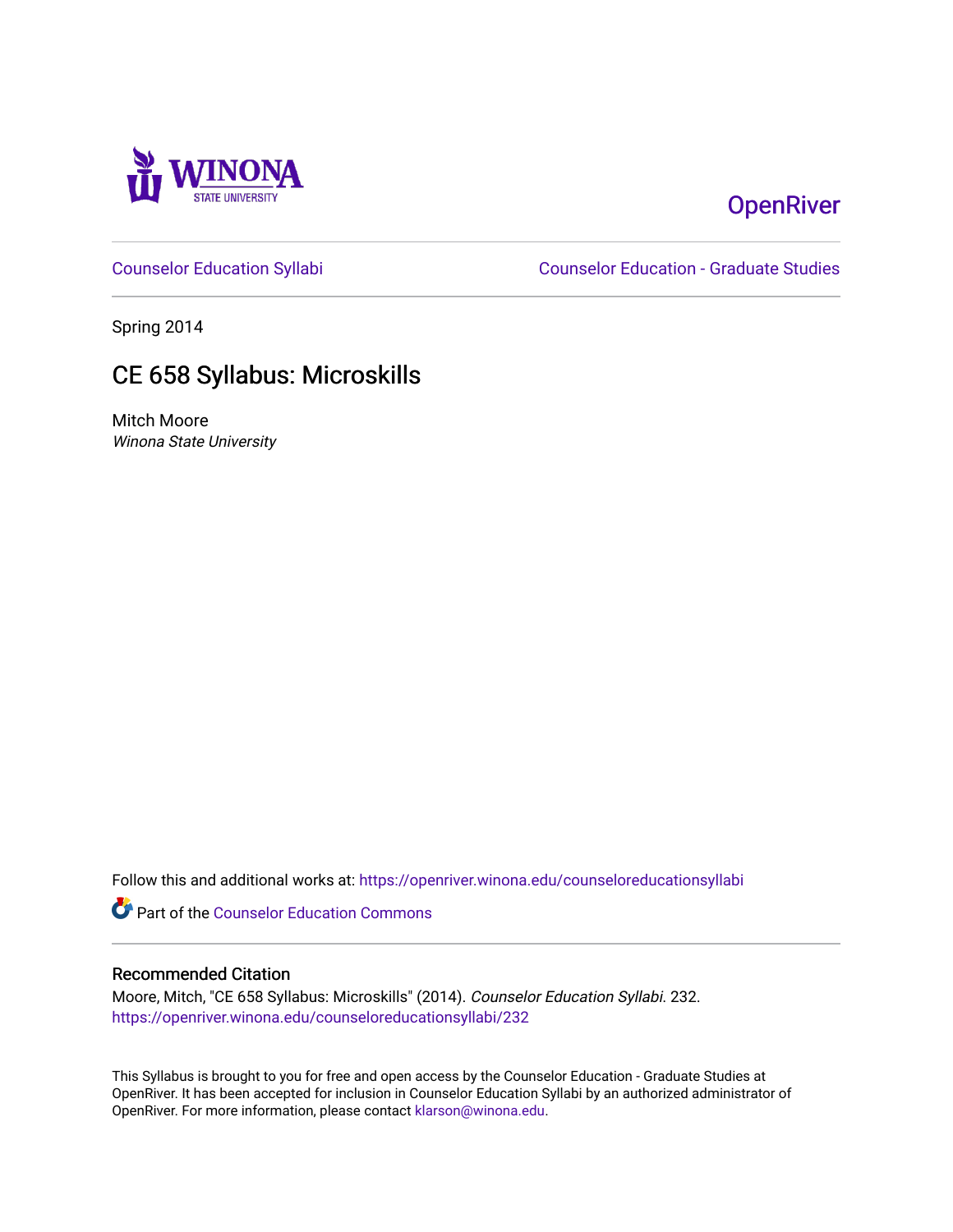

#### **Winona State University College of Education Counselor Education Department CE 658—Microskills (3 semester hours), Spring 2014**

**Faculty Name:** Mitch Moore, PhD, LADC **ID**: 000405 **Office:** WSU-Rochester, 859 30th Ave. SE, Rochester, MN 55904**,** EA 207 **Office Hours:** Tuesdays & Wednesday, 12:00 PM to 5:00 PM, or by appointment **Contact Information:** [MMoore@winona.edu](mailto:MMoore@winona.edu) **Office:** (507) 529-6118 or **Cell:** (507) 951-3399

## **SHORT FACULTY BIO**

I am a licensed alcohol and drug counselor in the state of Minnesota (#300769), and I have worked in the chemical dependency field since 1988. I have a doctorate degree in Adult Education from the University of Minnesota, and a MS in Counselor Education (1991), and BS degrees in Psychology and Political Science (1987), from Winona State University. I retired in 2012 from the Federal Bureau of Prisons as a drug treatment specialist where I developed and facilitated drug abuse programs for adult offenders.

#### **Catalog Description**

This is a practice course that provides a systematic approach to developing basic counseling skills. Students will have the opportunity to practice counseling microskills (e.g. rapport building, attending, paraphrasing, reflecting feeling and meaning, interpretation, modeling, role playing, etc.) on a weekly basis. P/NC only.

This pre-professional course is workshop centered, practice-oriented, and a safe place to explore new skills. The emphasis will be on analysis of your own and others' counseling styles and performance. This analysis will grow out of skills and theory presented in class, as well as your putting these skills into practice.

## **Textbook**

Ivey, A. E., Ivey, M. B., & Zalaquett, C. P. (2010). *Intentional interviewing and counseling: Facilitating client development in a multicultural society, 8th Ed.* Belmont, CA: Brooks/Cole Publishing Company. ISBN-13: 978-1-285-06535-9; ISBN-10: 1-285-06353-2

#### **Recommended Resources (optional)**

- American Counseling Association (ACA). (2005). *Code of ethics and standards of practice.* Alexandria, VA: ACA.
- Corey, G. (2013). *Theory and practice of counseling and psychotherapy, 9th ed.* Belmont: CA: Brooks/Cole Cengage Learning.
- Egan, G. (2014). *The skilled helper: A problem-management and opportunity development approach to helping, 10th ed.* Belmont: CA: Brooks/Cole Cengage Learning.
- Flanagan-Sommers, J. & Flanagan-Sommers, R. (2014). *Clinical interviewing, 5th ed.* Hoboken, NJ: John Wiley & Sons.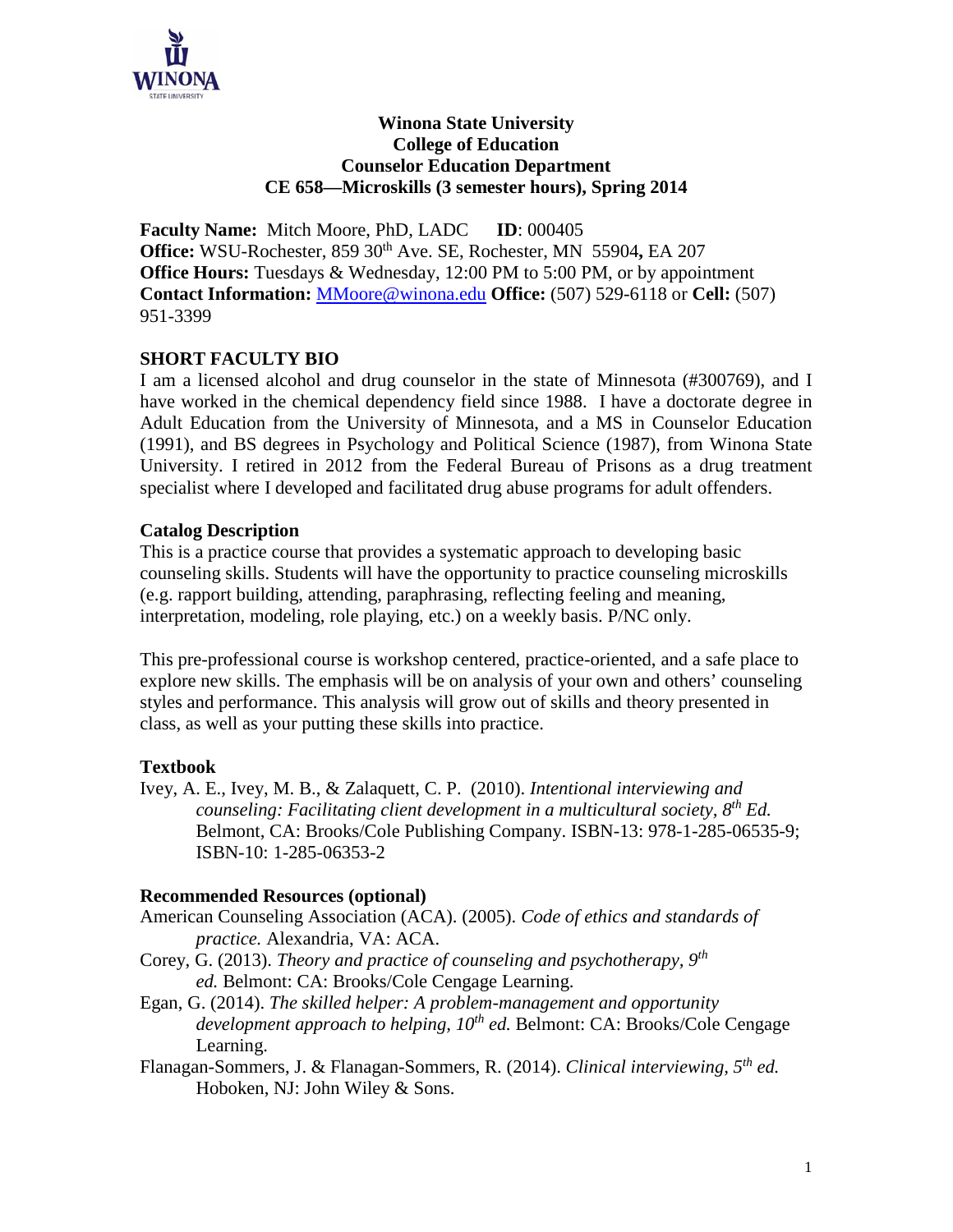

- Ivey, A. E., Packard, N. G., & Ivey, M. B. (2007). *Basic attending skills, 4th ed.* Alexandria, VA: Alexander Street Press.
- Ivey, A. E., Packard, N. G., & Ivey, M. B. (1997). *Basic influencing skills, 3rd ed.* Alexandria, VA: Alexander Street Press.
- Ivey, A. E., Pedersen, P., & Ivey, M. B. (2007). Group microskills: Cultured-centered group process and techniques. Belmont: CA: Brooks/Cole Cengage Learning.
- Meier, S. T. & Davis, S. R. (2011). *The elements of counseling, 7th ed.* Belmont: CA: Brooks/Cole Cengage Learning.
- Murphy, B. C. & Dillon, C. (2011). *Interviewing in action is a multicultural world, 4th ed.* Belmont: CA: Brooks/Cole Cengage Learning.

## **Course Objectives:**

- Apply basic and advanced counseling techniques in a structured learning environment;
- Develop a self-awareness of abilities, behaviors, values, and attitudes and how they impact on performance in counseling;
- Acquire proficiency and gain confidence by applying theoretical knowledge in a helping relationship;
- Learn the basic difference between interviewing and counseling;
- Become intentional in the selection and use of basic and advanced helping skills;
- Critique the work of self and others in a constructive manner; and
- Develop an understanding of diversity of clients and how to apply basic helping skills in a culturally rich society.

## **COUNCIL FOR ACCREDITATION OF COUNSELING AND RELATED EDUCATIONAL PROGRAMS (CACREP) RELATED STANDARDS:**

5. HELPING RELATIONSHIPS—studies that provide an understanding of the counseling process in a multicultural society, including all of the following:

- b. Counselor characteristics and behaviors that influence helping processes;  $\&$
- c. Essential interviewing and counseling skills.

## **Assignments:**

1. *You will obtain consent from practice (and real) clients and tell them the goals, procedures, benefits and risks of counseling, and ensure that the client agrees to what has been outlined.*

Students will design their own informed consent forms (*Practice Contract*) to use with their practice clients. The forms should include a description of the purpose of the tapes; procedures used to ensure confidentiality; students' professional qualifications, including the names and qualifications of their supervisors; and should gain permission from the clients to tape the sessions (see example in Ivey text, p. 36). A completed informed consent form must be submitted with **all** tapes.

2. *You will turn in three audio/video tapes—Week 4, Week 9, & Week 16 (Final)*

*Counselor experience*—This role calls for practice and demonstration of skills you have learned in assigned readings, class discussions, simulations, and practice sessions. You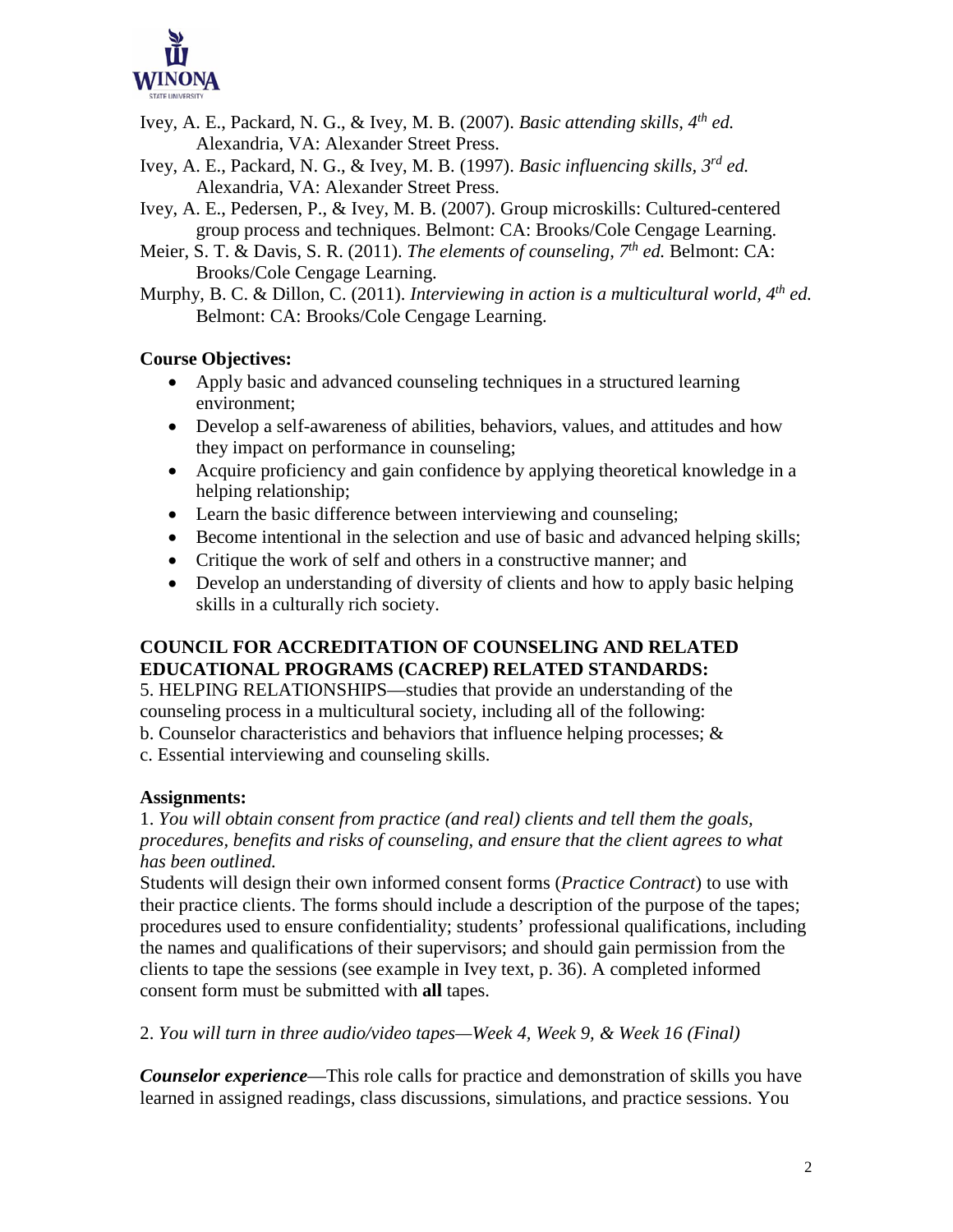

should exhibit genuineness, openness, empathy and congruence; engagement with the process, person and task; willingness to take risks in the spirit of learning; and acceptance of positive feedback and constructive criticism.

Each student will serve as a counselor during classroom experiential learning exercises, and for a minimum of **three** audio/video taping sessions for one of your peers from this class. Two of these sessions will be reviewed and critiqued in practice groups by peers and the group supervisor. The third and final tape will be turned in towards the end of class and will serve as your final exam.

You will submit a transcription from taped sessions  $2 \& 3$ , along with a signed consent form, and your personal reflections and learning from the experiences using the *WSU CED Counseling Transcript Format form*. Feedback will be provided by peers via the *WSU Counseling Skills Scale Form*, and by your instructor via the *WSU CED Counseling Skills Scale Tape Evaluation form*. These forms can be found on the course D2L site under the *Materials* tab, *Content*, *Resources*.

*Client experience*—In the role of client you should exhibit genuineness, openness and a present orientation. You are asked to draw upon real life experiences, the content of which is totally within your discretion. You should take responsibility for determining and monitoring the level of self-disclosure that they contribute to the learning experience. You may also choose to role play the part of "client" during in-class demonstrations and practice sessions; however, this is not permitted during taped sessions as such simulation may detract from the realism and quality of the learning experience. Also in this role, you will be expected to provide feedback to the individual in the "counselor" role.

Each student will serve as a client for a minimum of three taped sessions for a class peer. Again, the three taped sessions are not role-plays. Additionally, students will rotate through various roles of counselor, client, and observer in classroom counseling role-play triads practicing, observing, and evaluating an assortment of counseling microskills. The sessions are for your development as a counselor as well as to assist in the development of the student who will be counseling you. As a reminder, you are expected to be yourself and share real issues; however, you should not share any information that you would like to keep private. While I encourage you all to use these sessions to explore your issues in meaningful ways, your grade will not be contingent upon the level of personal information you provide. Students may be encouraged to seek outside counseling from a licensed professional if the issues they share become too complex for the level of their peer counselor.

*Observer* experience—This role calls for you to pay close attention to the process occurring between the counselor and the client, and to relate what occurs in the practice session to the learned material. It also aids in your development of the ability to give constructive feedback. When in this role you will take notes and complete an observation form to be used as feedback for the counselor.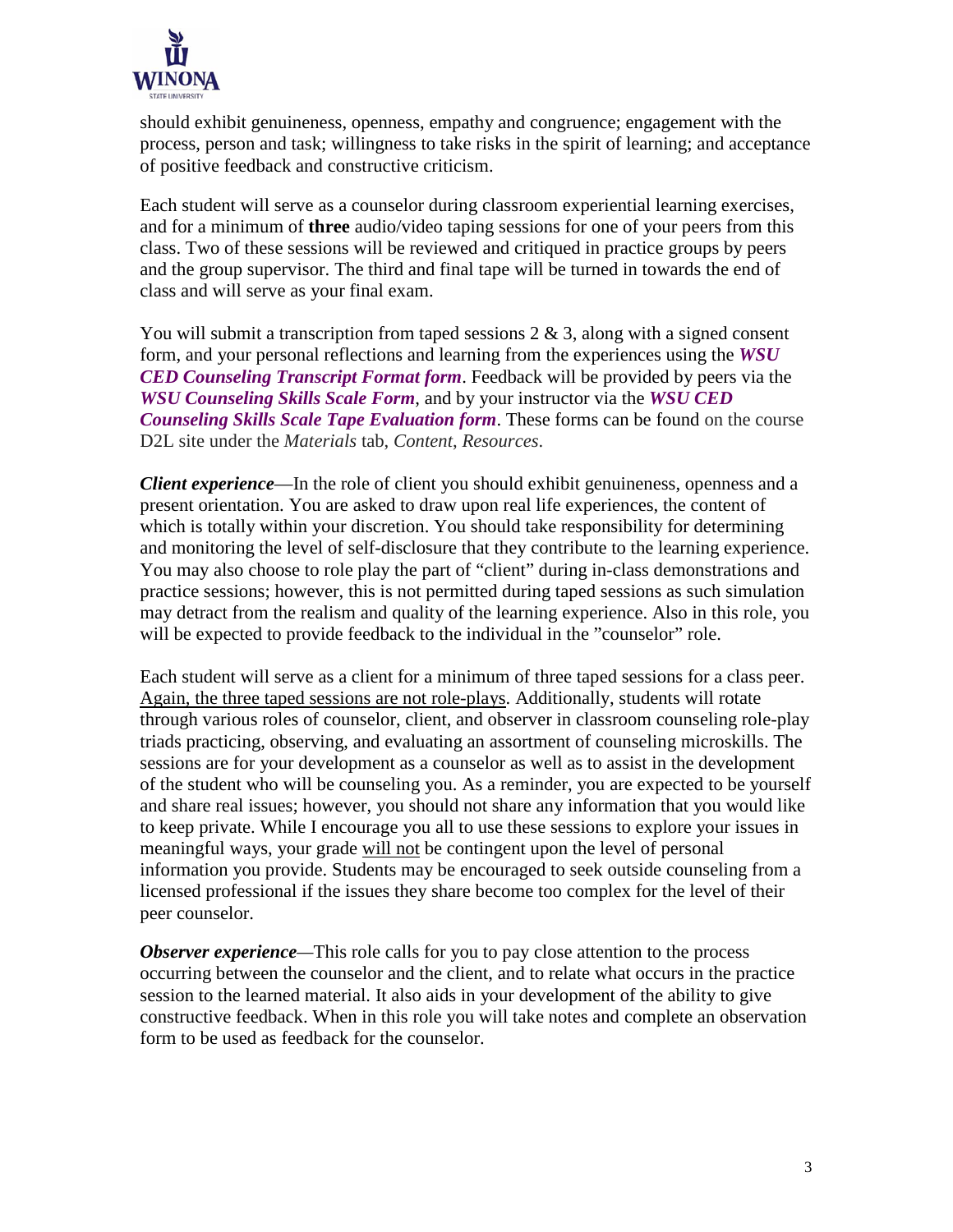

3. *Psychoeducational skills presentation.* Students will form into 4 groups and present a psychoeducational workshop to the class on a skill that could be readily presented in an individual or group counseling session. Presentations will be given weeks 10-13 on the following topics: 1) *Communication Skills & Assertiveness Training*; 2) *Stress/Anxiety Management, Mindfulness, & Relaxation Training*; 3) *Relapse Prevention Training*; and 4) *Cognitive Skills & Rational Self-Counseling Strategies*.

4. *In-class exercises (TBA).*

**Confidentiality and Ethics Information:** Students are bound by the *ACA 2005 Code of Ethical Standards* to abide by confidentiality with respect to any material or issues brought forth by any members of the class during any role-playing or practice interview sessions conducted throughout any portions of this class. Students must seek verbal as well as written permission of the student client before conducting taped interviews.

Students have the right and personal responsibility to only share or disclose issues and information with which they feel comfortable. If at any time during the interview a student feels discomfort or is unable to continue, he or she can request the right to stop the videotape or not engage in the role-played session. However, if a student finds him or her self very uncomfortable with the nature and activities required by this course as well as the counseling practice and issues one must face, he or she may prefer to drop this course. When selecting a partner with whom to conduct the interviews, it is best to choose someone you do not know.

**Attendance:** Since this is a skill-building course, attendance and participation at **all** class sessions is required. Should an emergency arise it is the student's responsibility to contact the professor *prior* to the missed class about dropping the class.

#### **Basic Instruction Plan:**

- Lecture
- Applied and experiential learning activities in the classroom
- Basic skills tapes, skill integration videotape and all transcripts
- Group work

**Class Sessions, Course Outline, and Tentative Schedule:** This course is scheduled to meet Thursday evenings from 5:00 PM to 8:00 PM at the University Center Rochester, (WSU-Rochester), Room EA 262.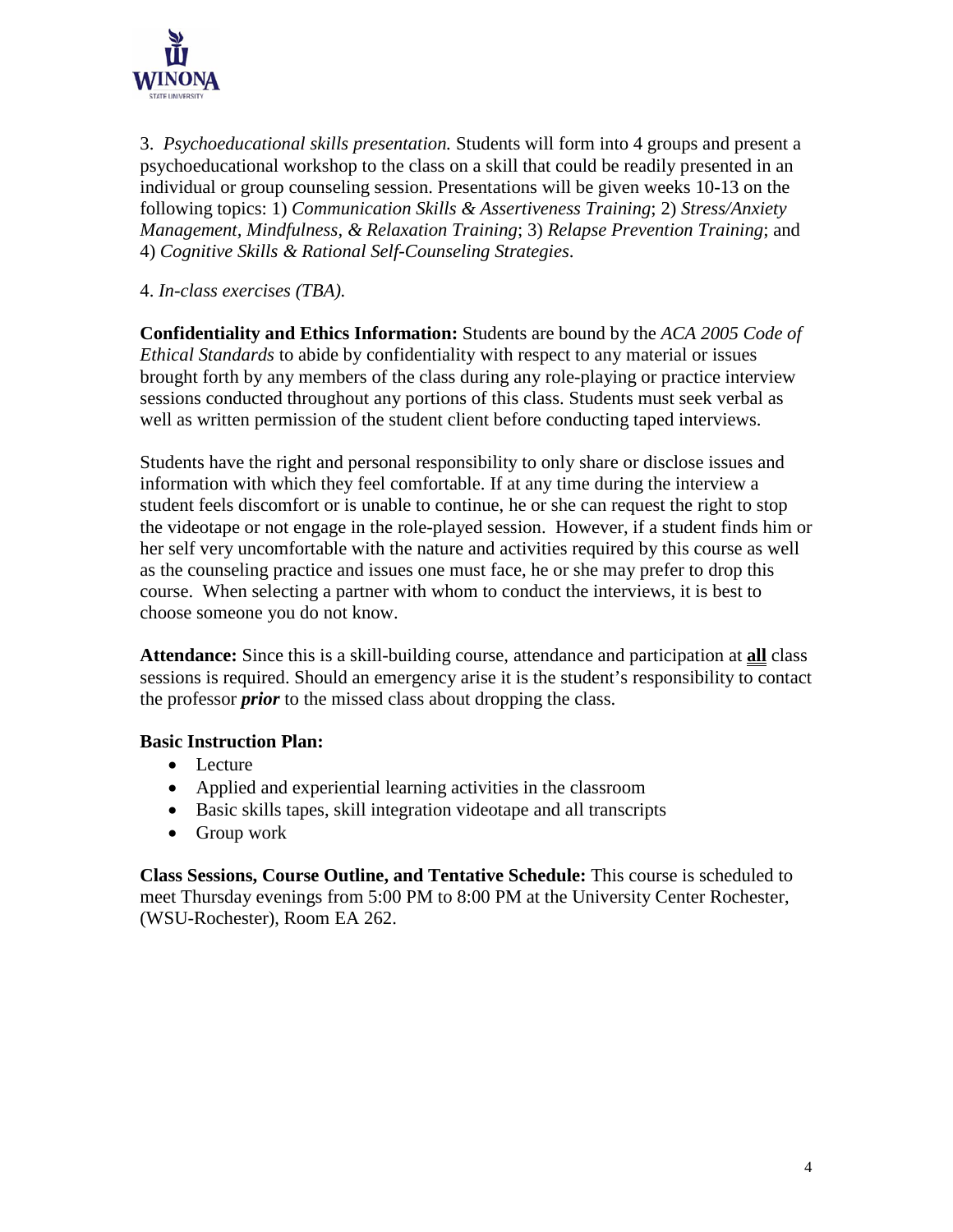

## **Week 1—January 16: Introduction ~ Building Your Foundation**

• Course overviews, syllabus, Q&A, & overview of skills (p. 25).

**NOTE:** Prior to class, view course overview PPT/video, *Intentional Interviewing: Developing Competence in the Counseling Interview*, by Dr. Meredith Drew available on Slide Share at: [http://www.slideshare.net/PastorElvis/intentional-interviewing](http://www.slideshare.net/PastorElvis/intentional-interviewing-summary-3556475)[summary-3556475](http://www.slideshare.net/PastorElvis/intentional-interviewing-summary-3556475)

#### **Section I: The Foundations of Counseling and Psychotherapy.**

IIC, Chapter 1—*Toward Intentional Interviewing, Counseling, and Psychotherapy*. Topics include:

- Ivey's *narrative theory*—story, positive assets/strengths, re-story, new options & actions.
- An overview of the core skills: the microskills hierarchy
- Positive psychology and the strengths perspective
- RESPECTFUL Counseling
- Maslow's humanism & Roger's client-centered approach
- Intentionality, resilience, & self-actualization
- Neuroscience & counseling (including Appendix C: *Counseling, Neuroscience, and Microskills*, pp. 443-461)

#### **Week 2—January 23: Ethics, Multicultural Competence, and Wellness**

**Exercise:** *Diversity, Multiculturalism, and You—Culture Counts!* & the MAKSS-CE IIC, Chapter 2—*Ethics, Multicultural Competence, and the Positive Psychology and Wellness Approach*.

Topics include:

- Ethics in the helping process
- Diversity & multicultural competence
- Positive psychology & strength-based orientation
- The Brian, Stress, & Wellness Approach
- Appendix A: The Ivey Taxonomy: Definitions & Predicted Results.

#### **Week 3—January 30: Attending Behavior and Observational Skills**

**Assignment 1:** Informed consent forms (*Practice Contract*), crafted in class & shared in small groups.

IIC, Chapter 3—*Attending Behavior and Empathy.* Topics include:

- Introduction to attending behavior, listening, & empathy
- Listening  $&$  the SOLER / SHOVLER system
- Training-as-treatment & psychoeducation (p. 79) (discussion Assignment #4)

IIC, Chapter 4—*Observation Skills*.

Topics include:

- Client observations
- Multicultural issues with attending behaviors, patterns & assumptions
- Three organizing principles: nonverbal behavior, verbal behavior, & discrepancies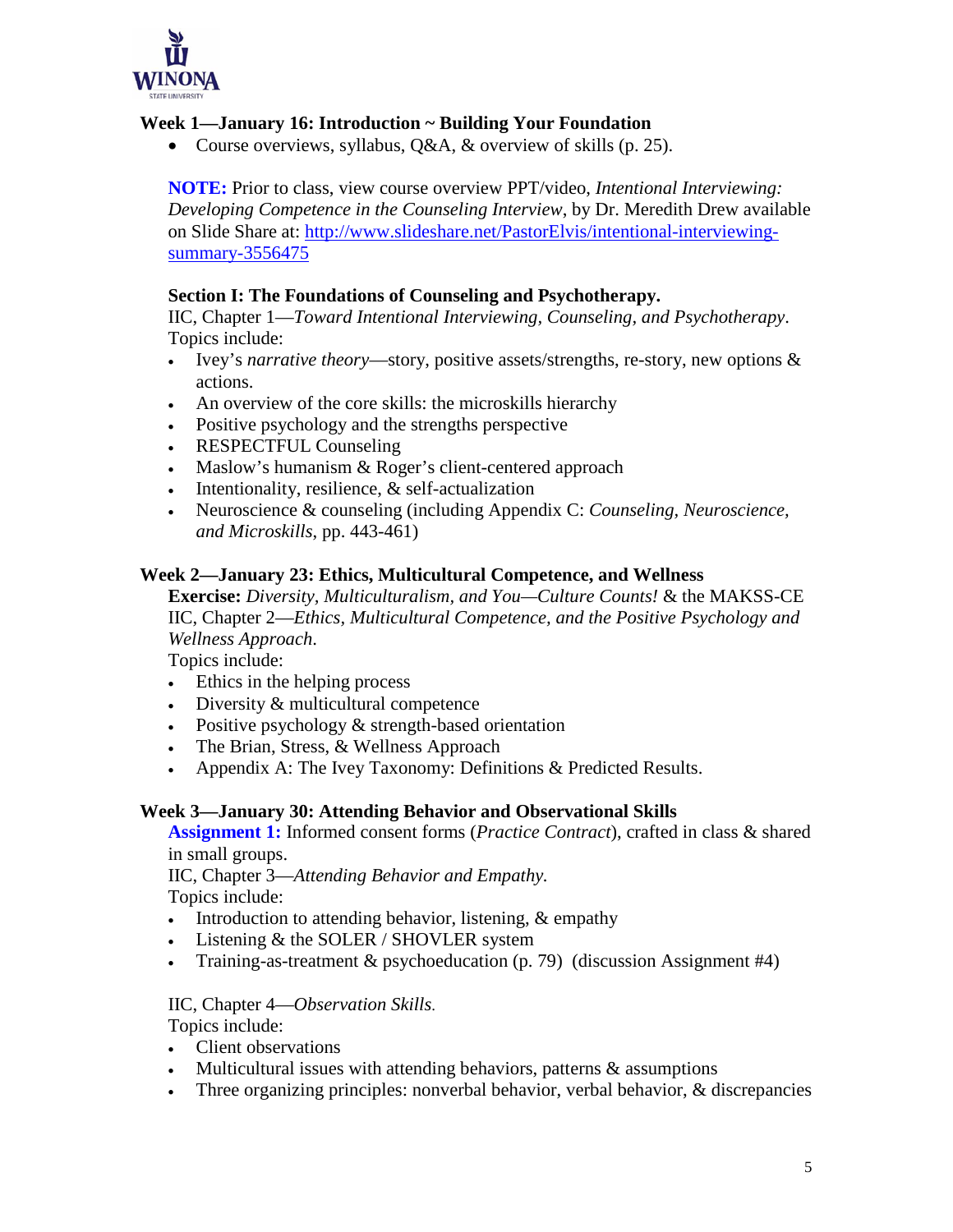

- Classifying client statements as concrete or abstract
- Basic Attending Skills (BAS) DVD, part 1: *Attending behavior & positive asset search*

#### **Week 4—February 6: Listening and Questioning Skills**

**Tape 1:** Audiotape or videotape yourself in an interview of at least 15 minutes. Follow agreed-on course plans for obtaining interviewee permission to record. It is important to look at your natural style of interviewing before we progress too far (no transcript required). In Week 9, your second tape will be due, with transcript form. For tape one, focus on verbal and nonverbal attending behaviors, as well as your natural counseling style.

#### **Section II: The Basic Listening Sequence: How to Organize a Session.**

IIC, Chapter 5—*Questions: Opening Communication.*

Topics include: encouraging, paraphrasing and summary (Chapters 5&6)

- Open & closed questions
- Empathy & concreteness
- BAS, Part 2: *Questions*

#### **Week 5—February 13: Active Listening**

 IIC, Chapter 6—*Encouraging, Paraphrasing, and Summarizing: Key Skills of Active Listening*.

Topics include:

- Active listening
- The *Basic Listening Sequence* [http://prezi.com/i0lhnwbsileq/the-basic-listening](http://prezi.com/i0lhnwbsileq/the-basic-listening-sequence/)[sequence/](http://prezi.com/i0lhnwbsileq/the-basic-listening-sequence/)
- Diversity & listening skills
- BAS, Part 3: *Encouraging & paraphrasing*

#### **Week 6—February 20: Reflection of Feeling**

 IIC, Chapter 7—*Reflecting Feelings: A Foundation of Client Experience*. Topics include:

- Introduction to emotions
- Techniques of reflection of feeling
- Comparing paraphrasing & reflection of feeling
- Helping clients increase or decrease emotional expressiveness
- Strategies for positive reflection
- BAS, Part 4: *Stimulus vignette to identify emotions*, & Part 5: *Reflection of feeling*

#### **Week 7—February 27: Structuring the Interview**

 IIC, Chapter 8—*How to Conduct a Five-Stage Counseling Session Using Only Listening Skills.*

Topics include:

- *BLS* as a foundation for effective communication
- The *5 Stage Model* with various theoretical approaches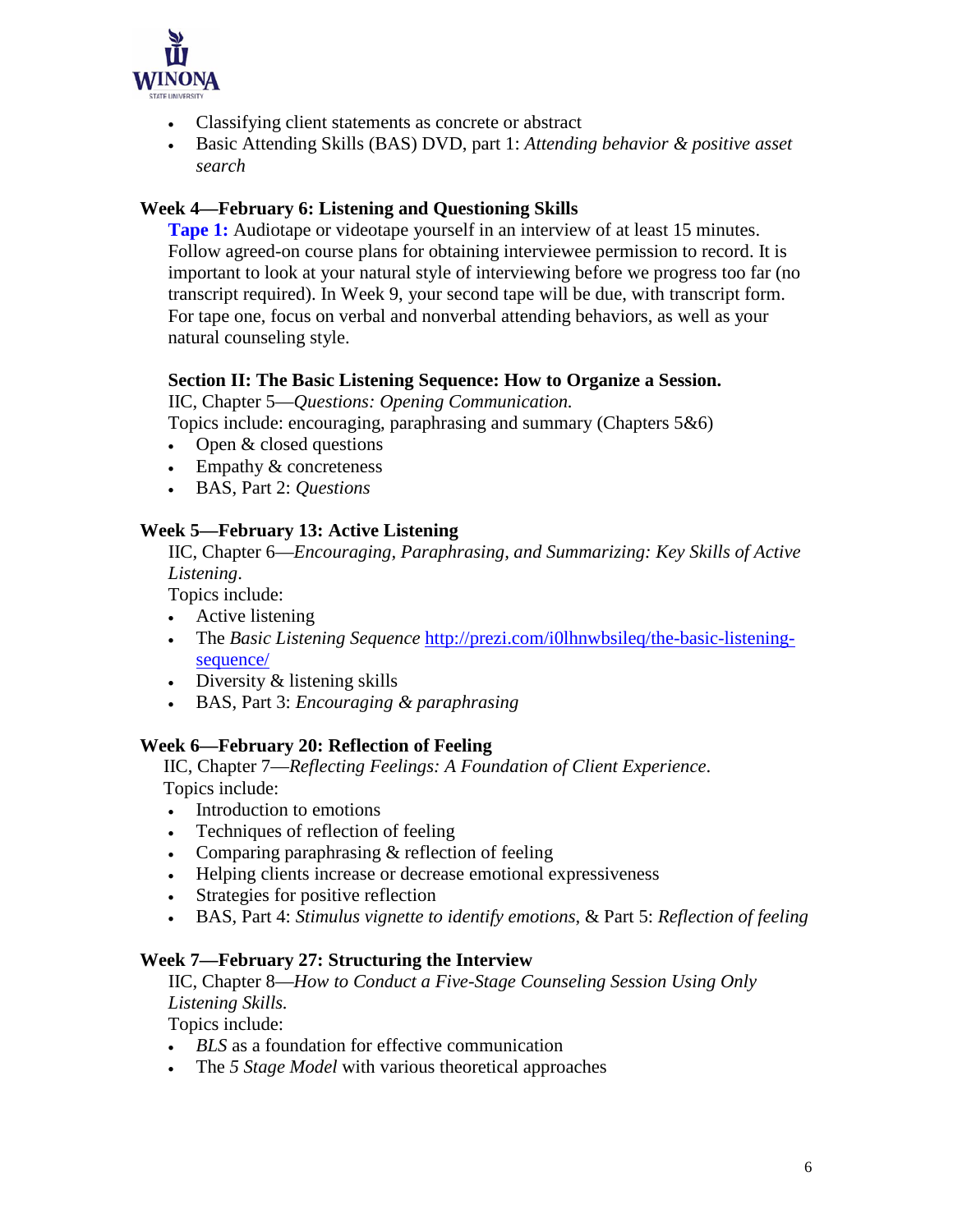

• BAS, Part 6: *Summarization*, & Part 7: *Conduct a full interview using only listening skills*

#### **Week 8—March 6: Focusing and Exploring**

#### **Section III: Focusing and Empathic Confrontation: Neuroscience, Memory, and the Influencing Skills.**

IIC, Chapter 9—*Focusing the Counseling Session: Exploring the Story From Multiple Perspectives.*

Topics include:

- The *community genogram* & the *family genogram* (including Appendix B: *The Family Genogram*, pp. 441-442), including debriefing
- Focusing (both self  $& client$ )
- The cultural/environmental context, advocacy, & social justice
- Basic Influencing Skills (BIS) DVD, Part 1: *Listening Skills,* & Part 5 (second half): *The community genogram*

## **March 13: Spring Break!**

#### **Week 9—March 20: Confrontation**

 **Tape 2:** 15-20 minutes video session (thumb drive, etc.) with transcript (*WSU CED Counseling Transcript Format form*). You will turn in two peer review evaluations via the *WSU Counseling Skills Scale Form*. I will provide you feedback via the *WSU CED Counseling Skills Scale Tape Evaluation form*.

IIC, Chapter 10—*Empathic Confrontation and the Creative New: Identifying and Challenging Client Conflict*

Topics include:

- Defining empathic & nonjudgmental confrontation, including the 3-step process
- The *Client Change Scale* (CCS)
- Cultural identity development & the confrontation process
- Conflict resolution & mediation
- BIS, & Part 2: *Client Change Scale,* Part 3: *Confrontation,* & Part 4: *Focusing*

## **Week 10—March 27: Reflection of Meaning & Interpretation**

#### **Section IV: Interpersonal Influencing Skills for Creative Change**

 IIC, Chapter 11—*Reflection of Meaning and Interpretation/Reframe: Helping Clients Restory Their Lives.*

Topics include:

- Eliciting & reflecting meaning, interpretation, & reframe
- Victor Frankl's *Logotherapy*
- BIS, Part 5 (the first half): *Reflection of meaning, &* Part 6: *reframing/ interpretation*
- **Team 1: Psychoeducational presentation:** *Communication Skills & Assertiveness Training*

**Week 11—April 3: Finding Your Style**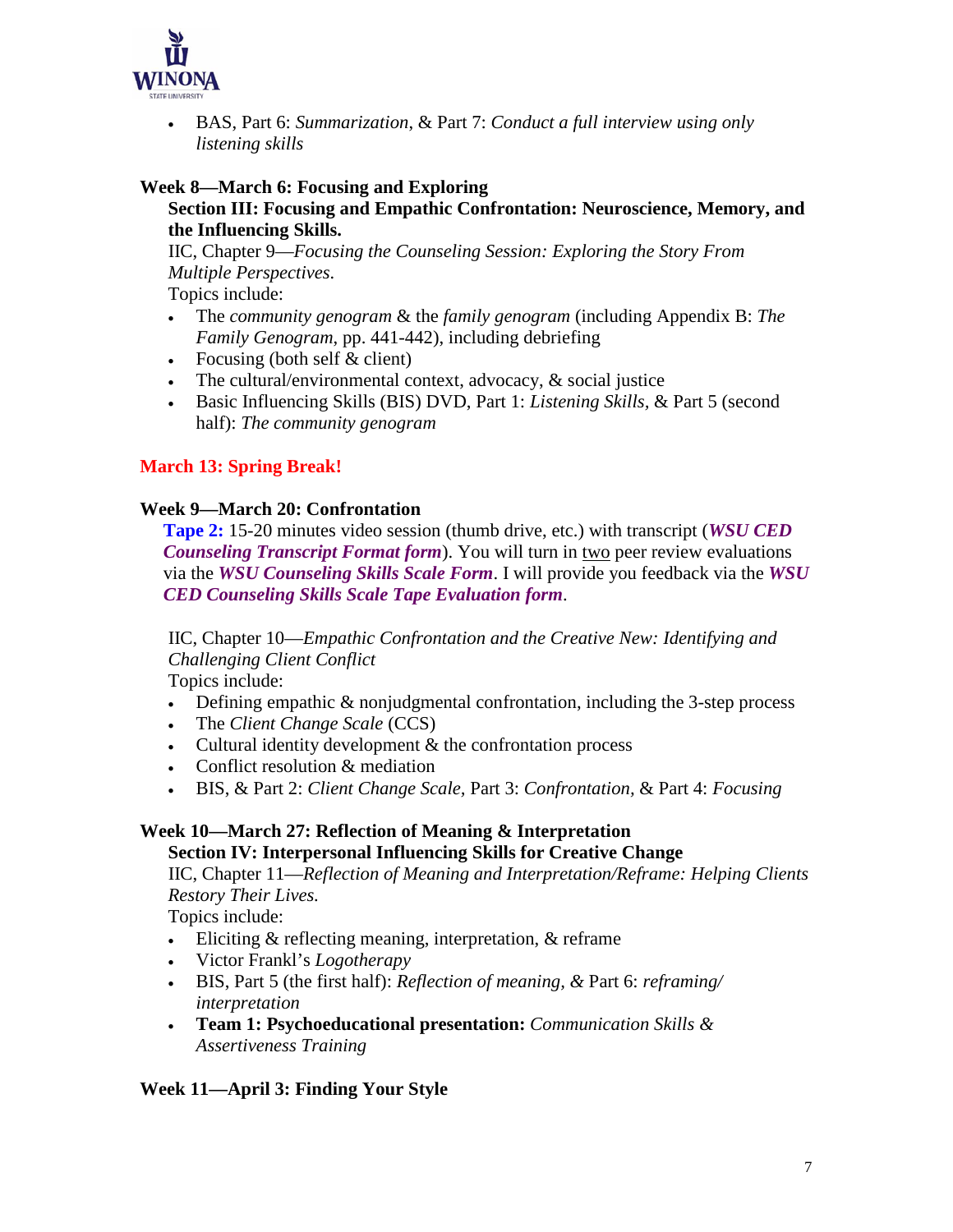

#### **Exercise:** *What is Your Preferred Style of Helping?*

IIC, Chapter 12—*Self-Disclosure and Feedback: Immediacy and Genuineness in Counseling and Therapy.*

Topics include:

- Empathic self-disclosure
- Defining feedback
- Feedback & neuroscience
- Rewards/risks of self-disclosure & feedback

 IIC, Chapter 13—*Concrete Action Strategies for Client Change: Logical Consequences, Instruction/Psycho-education, Stress Management, and Therapeutic Lifestyle Changes.*

Topics include:

- Defining logical consequences
- Instruction & psychoeducation strategies
- Stress & stress management
- Therapeutic lifestyle change
- BIS, Part 7: *Feedback/self-disclosure*, Part 8: *Logical consequences*, & Part 9: *Directives/psychoeducation*

**Team 2: Psychoeducational presentation***: Stress/Anxiety Management, Mindfulness, & Relaxation Training*

#### **Week 12—April 10: Skill Integration**

#### **Section V: Skill Integration, Theory Into Practice, and Determining Personal Style**

 Chapter 14—*Skill Integration, Decision Counseling, Treatment Planning, and Relapse Prevention.*

Topics include:

- Pragmatic decisional counseling
- Case conceptualization & working formulation
- Planning the counseling session (checklist, p. 359)
- **NOTE:** a full transcript of a counseling session & analysis, pp. 360-383
- Maintaining change: relapse prevention
- BIS, Part 10: *Integration of skills*

**Team 3: Psychoeducational presentation:** *Relapse Prevention Training*

#### **Week 13—April 17: Using Microskills with Assorted Counseling Theories**

 Chapter 15—*How to use Microskills and the Five Stages With Theories of Counseling and Psychotherapy.*

Topics include:

- Part 1: Microskills, five stages, & theory
- Part 2: A brief summary of theoretical perspectives
- Part 3: Crisis counseling and CBT
- Three additional theories

**Team 4: Psychoeducational presentation:** *Cognitive Skills & Rational Self-Counseling Strategies (RE/BT, cognitive distortions, etc.)*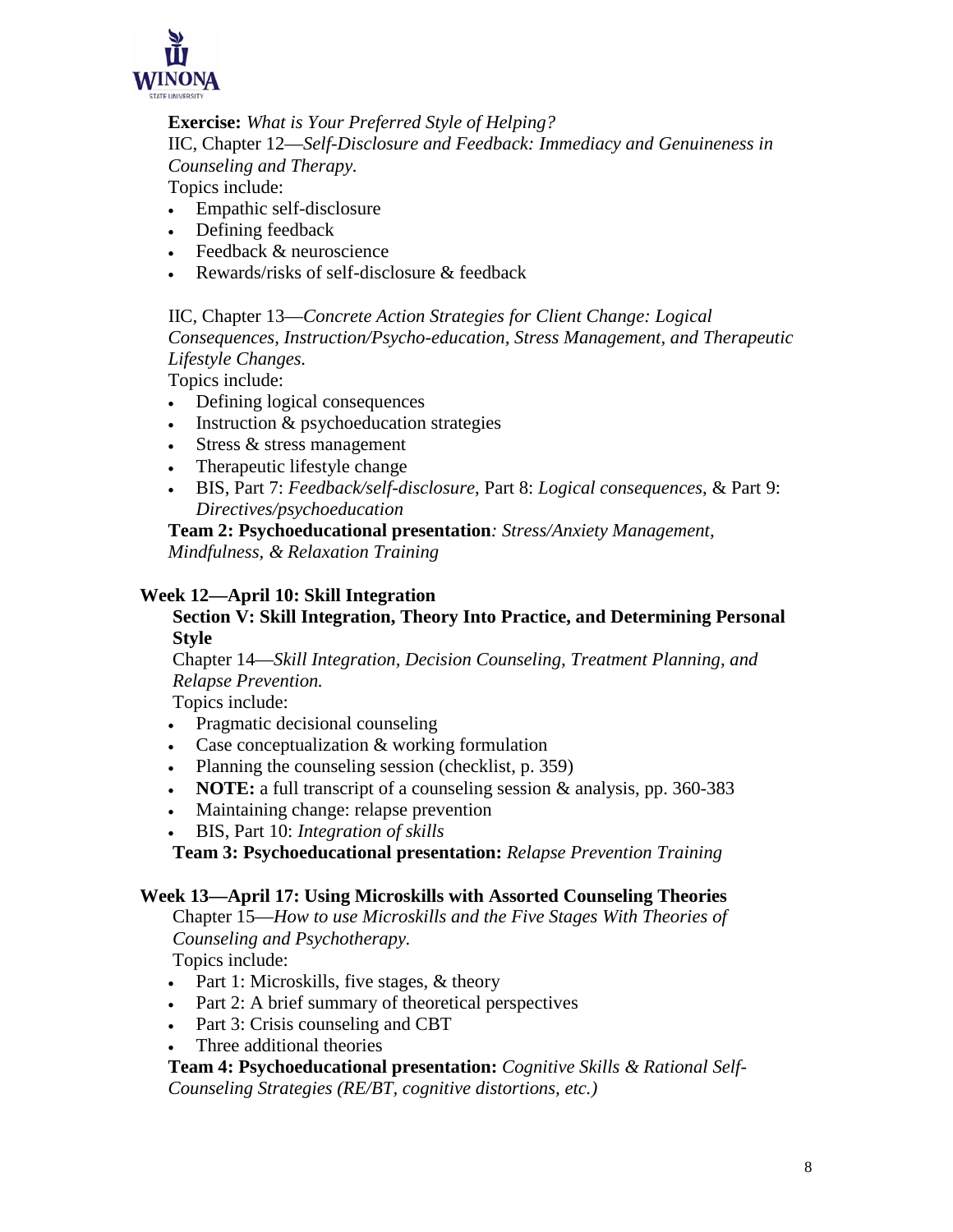

## **Week 14—April 24: Solidifying Your Style & Final Integration**

 Chapter 16—*Determining Personal Style and Future Theoretical/Practical Integration.*

Topics include:

- Identifying an authentic style
- The microskills hierarchy & assessing your competencies
- Your personal style and future theoretical/practical integration
- **Special topic:** Motivational Interviewing

## **Week 15—May 1:** Making the final tape

• **Tape 3:** 20-30 minute video session (thumb drive, etc.) with transcript (*WSU CED Counseling Transcript Format form*). I will provide you feedback via the *WSU CED Counseling Skills Scale Tape Evaluation form*.

## **Week 16—May 8:** Finals

• **Tape 3 Due!**

## **Course Requirements and Means of Evaluation:**

#### *Students must*

1. Read all assigned materials prior to coming to class, and attend **all** class sessions.

2. Actively participate in classroom exercises and assignments (late work will not be accepted).

3. Design your own informed consent forms (*Practice Contract*) to use with their practice clients and submitted with **all** tapes.

4. Complete three taped demonstrations of counseling skills and techniques.

• Achieve a "P" for each taped sessions. If a "NC" grade is given on a tape, the student will conduct another session with an outside partner (someone with whom you can practice skills) and turn in a transcript of that session within a week of the assigned additional work.

5. Participate in team psychoeducational presentation.

- 6. Utilize and demonstrate proficiency in the *Five Stages of Counseling Process*:
	- 1. Rapport/Structuring
	- 2. Story & defining the problem
	- 3. Determining outcomes (goals)
	- 4. Explore alternatives, confront incongruities, & restory
	- 5. Generalization to daily life (action)

**Grading:** A grade of P (pass) will be awarded to students who successfully complete all course requirements and satisfactorily demonstrate the knowledge and skills associated with the microskills training program. A grade of NC (no credit) will be assigned to students who do not meet the course requirements stated above and below.

## **POLICY ON LATE OR UNFINISHED ASSIGNMENTS**

Late work is not accepted except in extreme circumstances and with prior permission of instructor. IMPORTANT: A grade of Incomplete (I) will not be awarded except under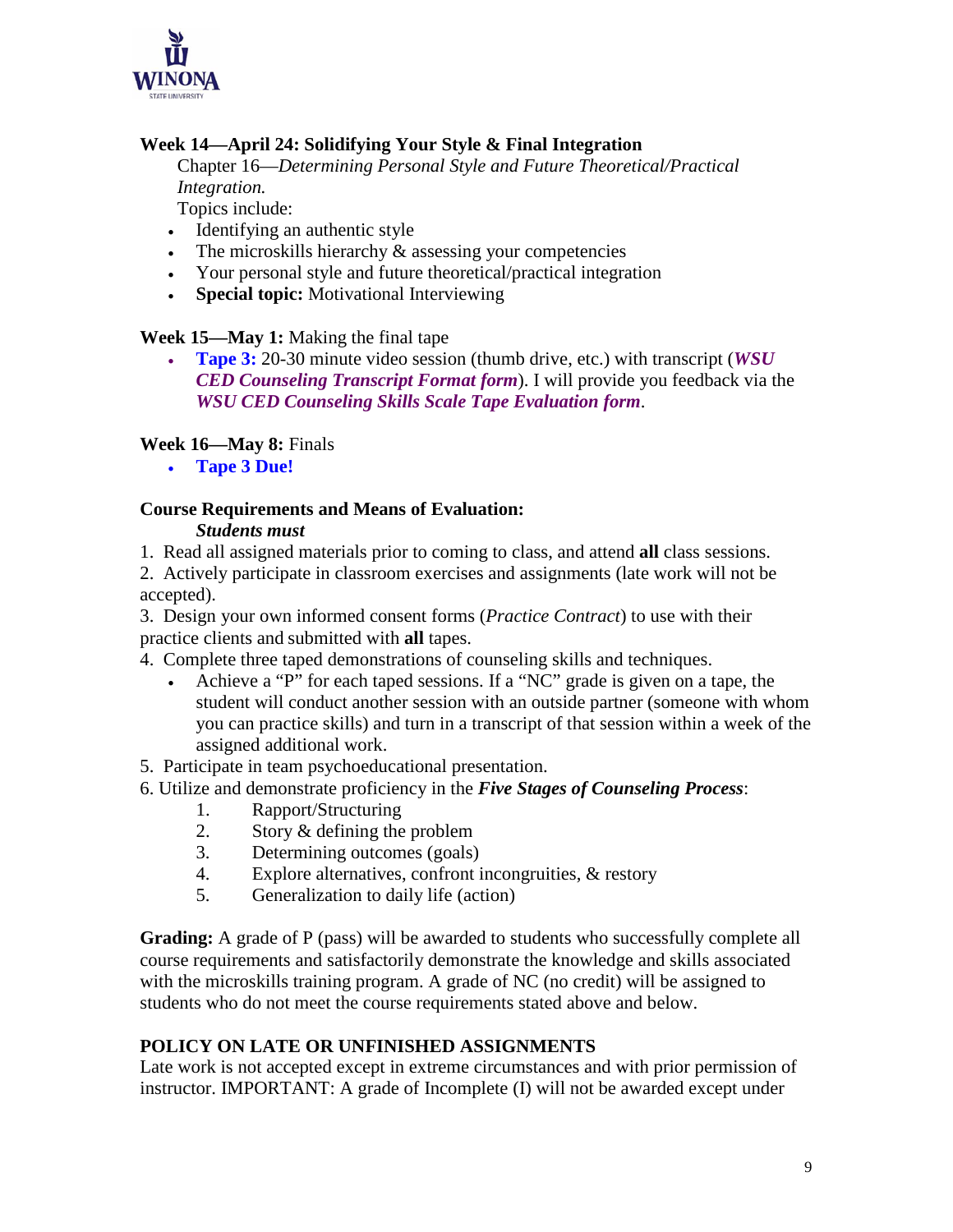

extraordinary circumstances such as prolonged illness. If such circumstances arise, it is the student's responsibility to notify the instructor immediately.

#### **STUDENT NOTICES**

#### **DIVERSITY & RESPECT**

Please read WSU's commitment to diversity, Growing a Vibrant Community of Diverse Learners, including the *Inclusive Excellence Syllabus Statement*, at: <http://www.winona.edu/diversity/estatement.asp>

**Diversity Statement:** This is meant to be a safe, welcoming, and inclusive classroom environment for students of all races, ethnicities, sexual orientations, gender identities/ variances, ages, religions, economic classes, and ability statuses. As such, you will be encouraged and challenged to use language and basic counseling techniques that are respectful, inclusive, representative and culturally appropriate.

**Students with Disabilities Notice:** Students with documented disabilities who may need accommodations, who have any medical emergency information the instructor should know of, or who need special arrangements in the event of an evacuation, should make an appointment with the instructor as soon as possible, no later than the 1st week of the term.

**Confidentiality Notice:** As a reminder, all information concerning clients, supervisees, and classmates must be kept confidential. Confidentiality is a crucial element in the counseling profession and should also be upheld with clients, supervisees, and peers. Any discussion should be conducted in such a manner that persons are protected by the limits of confidentiality. Confidentiality will be broken if there is evidence that you have been or pose a potential danger to others or if you break ethical or legal standards as established by the Counseling Profession. Be sure to respect confidentiality outside the class. Do not discuss classmates in public places where your conversation could be overheard. Do not discuss your classmates with persons outside the class such as spouses, family members, friends, etc.

**Electronic Device Notice:** As a matter of courtesy to your classmates and the instructor, please turn off your beepers, cell phones, and any other electronic toys that make any noise.

**Recording Policy:** Excluding students with a documented disability, and other than the taping of counseling demonstration sessions, the use of electronic recording devices in class are prohibited without prior permission of the instructor. Also, the recording of clinical material is prohibited to all students.

**Communication:** Chapter 9: Policies & Procedures (p. 47), of the *WSU Counselor Education Department's Program Handbook,* states: "Students are required to activate their Winona State University email account and to check their email regularly." This is the primary mode of communication, as well as assignment feedback provided via D2L,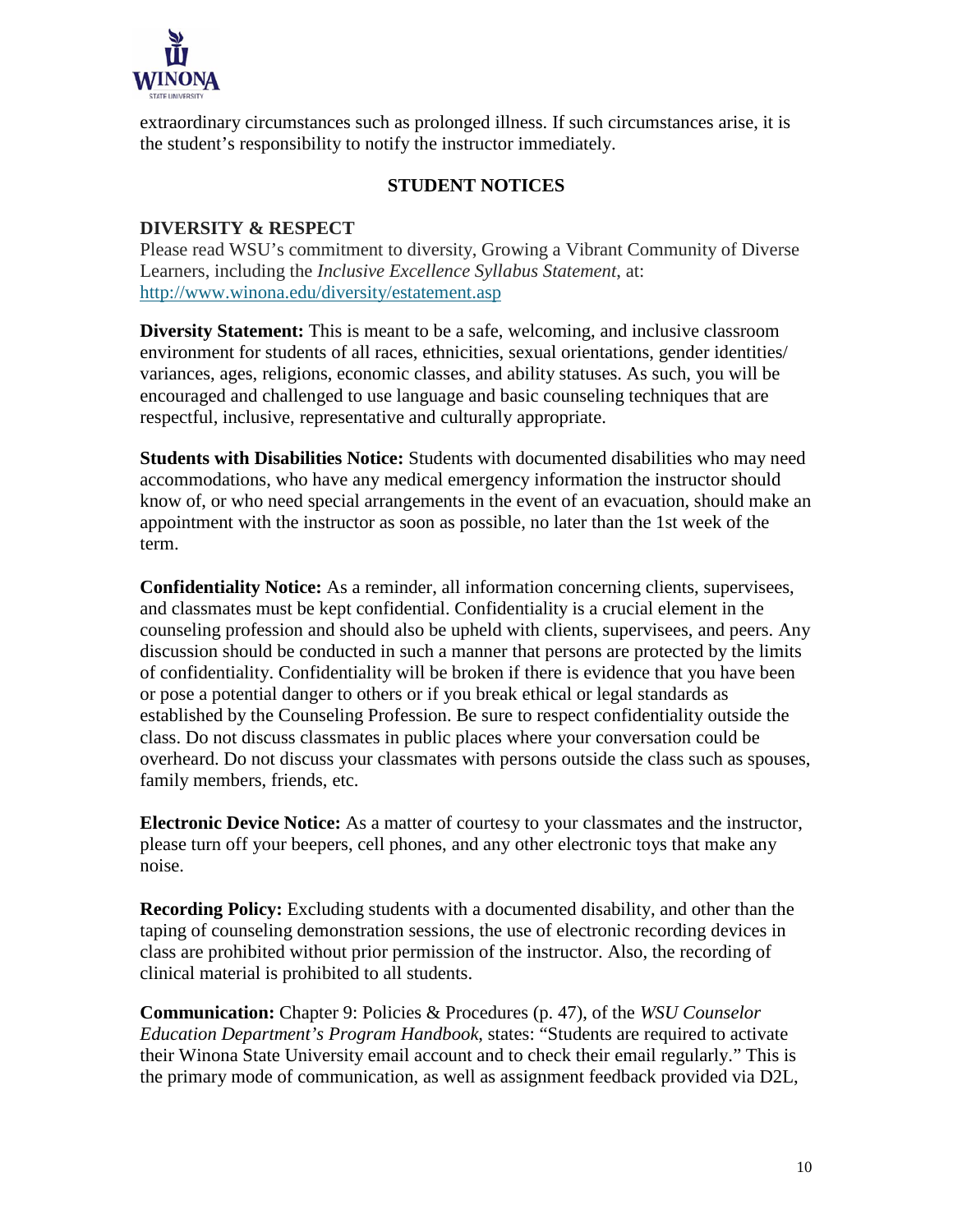

and it the each student's responsibility to monitor their WSU email account daily. [http://www.winona.edu/counseloreducation/media/program\\_handbook\\_final\(2\).pdf](http://www.winona.edu/counseloreducation/media/program_handbook_final(2).pdf)

## **ACADEMIC INTEGRITY POLICY**

Academic Integrity at Winona State University is based on honesty. The University requires that work produced by students represents their personal efforts and requires that they properly acknowledge the intellectual contributions of others. WSU students are required to adhere to the University's standards of academic integrity, available at: <http://www.winona.edu/sld/academicintegrity.asp>

**Academic Dishonesty:** Academic dishonesty is a basis for disciplinary action. Academic dishonesty includes, but is not limited to, activities such as cheating, using or purchasing "ghost-written" papers, and plagiarism (presenting as one's own the intellectual or creative accomplishments of another without giving credit to the source[s]). The faculty member, in whose course or under whose tutelage an act of academic dishonesty occurs, has the option of failing the students for the academic hours in question and may refer the case to other academic personnel for further action. Penalties for academic dishonesty may include expulsion from the university.

**Class Visitor Policy:** Due to the clinical nature of this course, visitors of any age are not allowed without the instructor's prior approval.

## **Campus Resources:**

- Winona Campus: Nadia Miranda, Gildemeister Hall 132, (507) 457-5335, [Nmiranda@winona.edu](mailto:Nmiranda@winona.edu)
- Rochester Campus: Sue Parks, Room EA 201, (507) 285-7488 [Sparks@winona.edu](mailto:Sparks@winona.edu)

## **Other:**

- Student Support Services, Howell Hall 133, 457-5465 [\(http://www.winona.edu/studentsupportservices/\)](http://www.winona.edu/studentsupportservices/)
- Inclusion and Diversity Office, Kryzsko Commons Room 122, 457-5595 [\(http://www.winona.edu/culturaldiversity/\)](http://www.winona.edu/culturaldiversity/)
- Disability Resource Center, Howell Hall 136, 457-2391 [\(http://www.winona.edu/disabilityservices/\)](http://www.winona.edu/disabilityservices/)
- Counseling Center, Gildemeister Hall 132, 457-5330 [\(http://www.winona.edu/counselingcenter/\)](http://www.winona.edu/counselingcenter/)
- Writing Center, Minné Hall 348, 457-5505 [\(http://www.winona.edu/writingcenter/\)](http://www.winona.edu/writingcenter/)
- GLBT Advocate, Gildemeister Hall 132, 457-5330 [\(http://www.winona.edu/counselingcenter/\)](http://www.winona.edu/counselingcenter/)
- Advising and Retention, Phelps 129, 457-5600 [\(http://www.winona.edu/advising/\)](http://www.winona.edu/advising/)

## **For additional information see:**